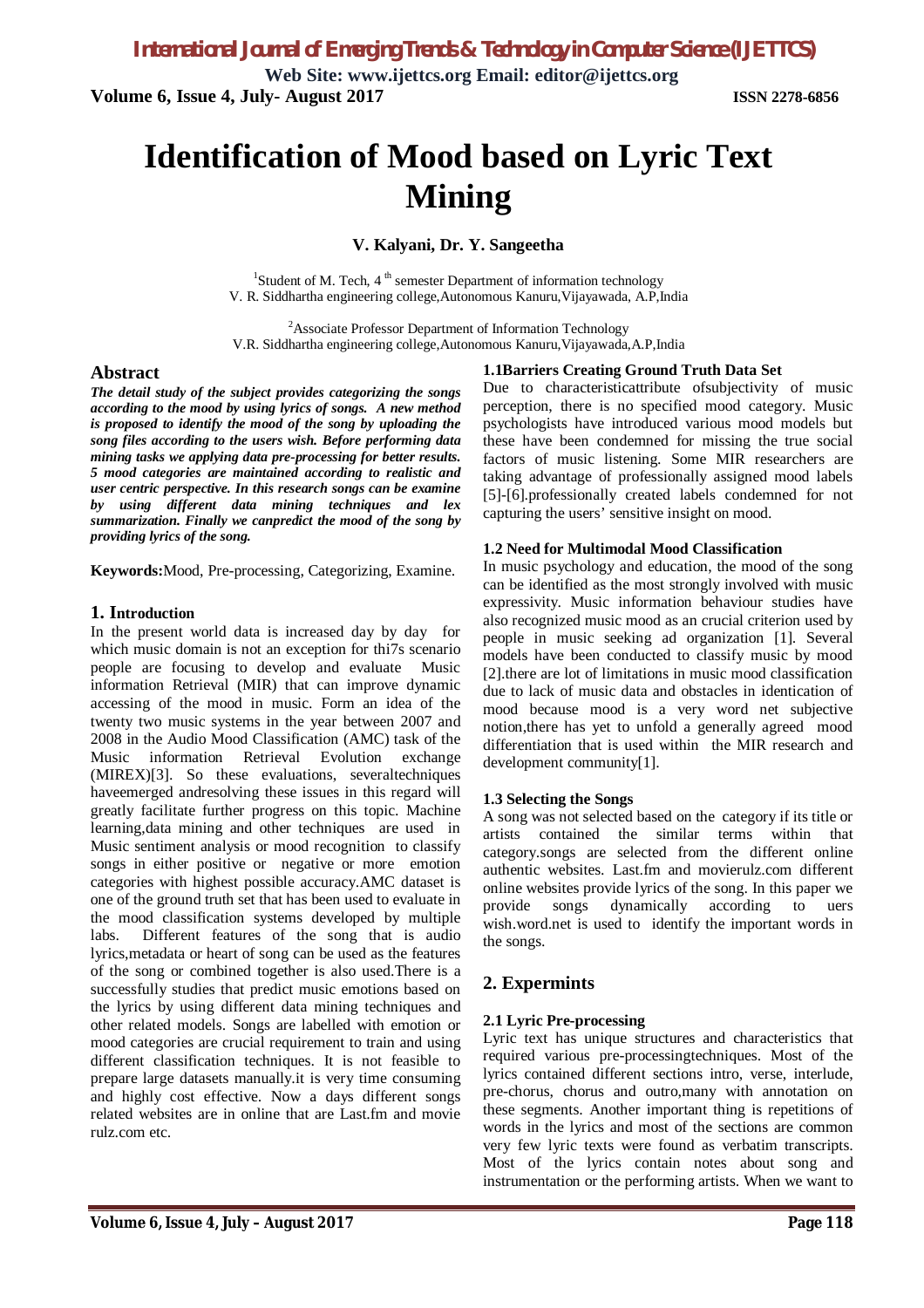# *International Journal of Emerging Trends & Technology in Computer Science (IJETTCS)*

**Web Site: www.ijettcs.org Email: editor@ijettcs.org**

# **Volume 6, Issue 4, July- August 2017 ISSN 2278-6856**

perform pre-processing we have to consider these things .in this paper we dynamically provide the songs according to user's wish irrespective of static nature so we ca improve songs data at any time.

## **2.2 Lyric features**

Lyrics are a substantial resource and proper lyrics of the song is crucial to identify the mood of the song .most of the textual features are extracted from the lyrics [4].in this work lyrics of the song play a crucial role so we have to improvise the lyrics of song by putting additional efforts.

## **2.3 Stop Words**

Stop words means the words which are not giving proper meaning for context of the lyrics and we have to remove the articles,pre-portisitions and improper words for better results.Each word is assigned a value that can reprent, among others, the frequency of the word, TF-IDF weight,normalized frequency or a Boolean value indicating presence or absence. In this scenario we use TF-IDF weighting is the most widely used in text analysis and MIR ,but some studies in the text s analysis also reported other representations outperformed TF-IDFweighting.

**Table-1**: TF-IDF scores of the song

|                | L1    | L2    | L <sub>3</sub> | IA    | L <sub>5</sub> | L <sub>6</sub> |
|----------------|-------|-------|----------------|-------|----------------|----------------|
| L1             | 1.003 | 0.19  | 0.0            | 0.27  | 0.35           | 0.209          |
| L2             | 0.197 | 1.0   | 0.206          | 0.153 | 0.158          | 0.093          |
| L3             | 0.0   | 0.206 | 1.001          | 0.168 | 0.0            | 0.0            |
| IA             | 0.27  | 0.153 | 0.168          | 1.0   | 0.05           | 0.033          |
| L <sub>5</sub> | 0.35  | 0.158 | 0.0            | 0.05  | 1.001          | 0.167          |
| L <sub>6</sub> | 0.209 | 0.093 | 0.0            | 0.033 | 0.167          | 0.998          |

# **3. Evaluation Measures and Classifiers**

In this study we use k-means clustering technique for classification. Clustering means grouping of similar objects together. For better results we use cosine similarity measure .finally we applied lex summarization for improvement of the results. Lexrank summarization is the one of the technique which we use generally in text mining. The LexRank algorithm measure the importance of sentences in the document by considering its relative importance to its neighboring sentences, where a positive contribution will raise the importance of a sentence's neighbor, while a negative contribution will lower the importance value of a sentence's neighbor. This idea is basically the same with PageRank, unless it is used in counting the importance of sentence in a given set of sentences. We have to maintain dictionary for the emotions. Dictionary must be as large as possible for better results.

|  | Table2: Clustering technique for the song |  |  |  |
|--|-------------------------------------------|--|--|--|
|--|-------------------------------------------|--|--|--|

| ID             | LINE                         |                      |
|----------------|------------------------------|----------------------|
|                |                              | <b>CLUSTER</b>       |
| 1              | Everybody hateful clever     | Cluster <sub>2</sub> |
| 2              | Knows dice hateful clever    | Cluster3             |
| 3              | Knows war                    | Cluster3             |
| 4              | Everybody hateful knows good | Cluster3             |
|                | guys                         |                      |
| $\overline{5}$ | Sitting hateful clever       | Cluster3             |
| 6              | Morning sun hateful clever   | Cluster3             |

# **4.Similarity Measures**

Similarity Measure is the one of technique in order to calculate similarity between the documents .there are different similarity measures. in this study we use cosine similarity measure to evaluate the song based on the lyrics of the song for better results.followed by lexrank summarization which is generally used in the text mining for optimal solution.

| Table3: Cosine similarity matrix |  |  |
|----------------------------------|--|--|
|                                  |  |  |

| S.N            | Line    | everybo       | hatef | clev | kno       | dice |
|----------------|---------|---------------|-------|------|-----------|------|
| $\mathbf{o}$   |         | $\mathbf{dy}$ | ul    | er   | <b>WS</b> |      |
| 1              | Everybo | 0.201         | 0.114 | 0.13 | 0.0       | 0.0  |
|                | dy      |               |       | 3    |           |      |
|                | hateful |               |       |      |           |      |
|                | clever  |               |       |      |           |      |
| $\overline{c}$ | Knows   | 0.0           | 0.068 | 0.08 | 0.14      | 0.22 |
|                | dice    |               |       |      |           | 3    |
|                | hateful |               |       |      |           |      |
|                | clever  |               |       |      |           |      |
| 3              | Everybo | 0.151         | 0.0   | 0.0  | 0.0       | 0.0  |
|                | dy      |               |       |      |           |      |
|                | crossed |               |       |      |           |      |
| 4              | Everybo | 0.201         | 0.114 | 0.13 | 0.0       | 0.0  |
|                | dy      |               |       | 3    |           |      |
|                | hateful |               |       |      |           |      |
|                | clever  |               |       |      |           |      |
| 5              | Knows   | 0.0           | 0.0   | 0.55 | 0.34      | 0.0  |
|                | clever  |               |       | 7    | 9         |      |

# **5. Conclusions and future work**

This study investigates the importance of text features in identification of mood on  $\overline{5}$  moodcategories which is provide in the dictionary for better results we have remove stop words, and performing the data preprocessing techniques.we identify the useful lyric text after that we applied different datamining techniques in order to get the results.Finally we identify the mood of the song.All this work is done on lyric text only Sometimes lyric features alone can give better results rather than audiofeatures in the area of where the samples are spread randomly and sparse or semantic meaning of the lyrics connect with the mood category but combining audio and lyric features provide better performance in some categories of mood identification.Most of the lyrics having the repeated data and outliers so for that we have to perform lot of preprocessing for optimal results.Combining audio features